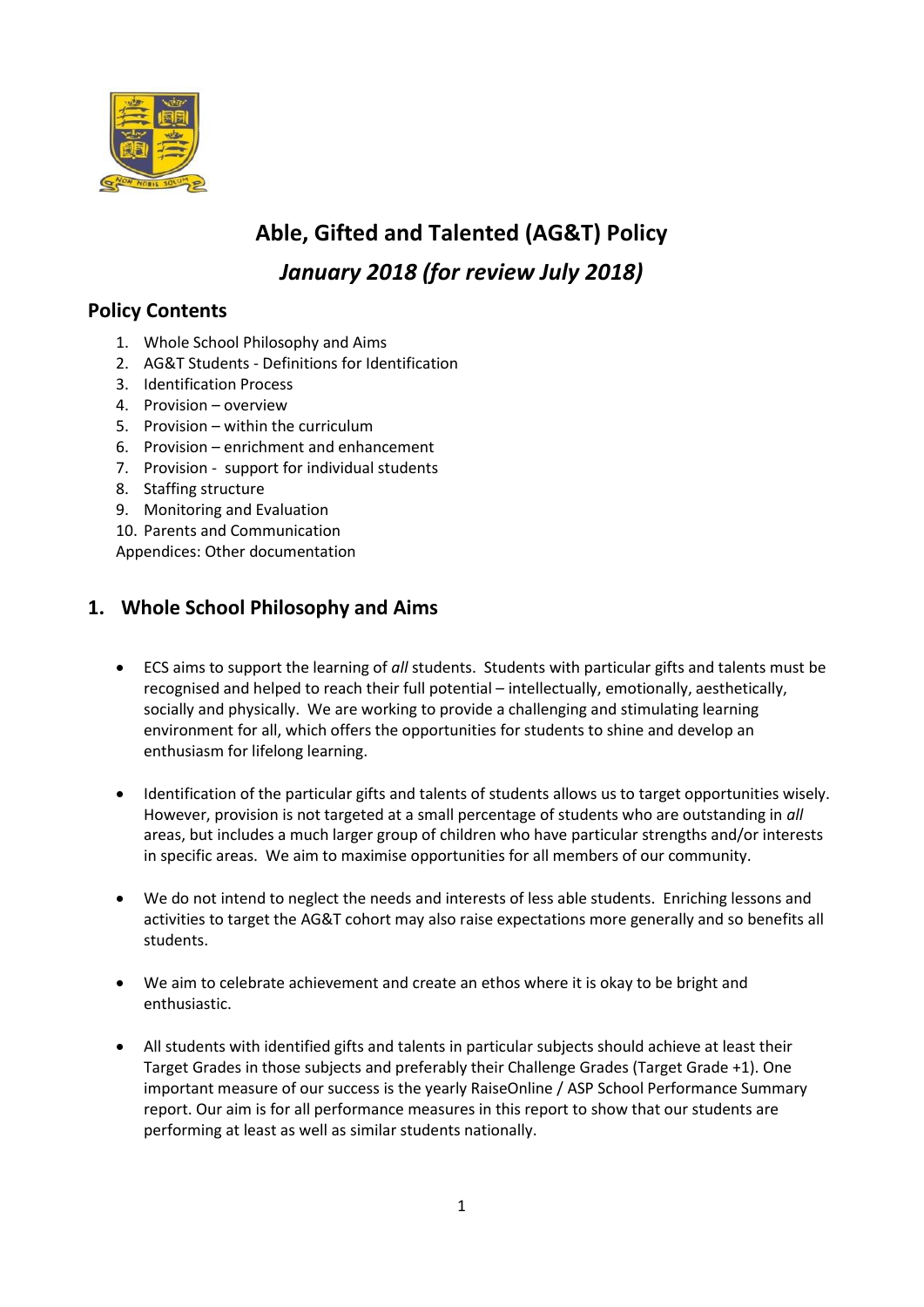# **2. AG&T Students - Definitions for Identification**

A **gifted** student is one who demonstrates a higher level of ability than most students in their cohort in one or more 'academic' curriculum areas (i.e. subjects with high levels of literacy and/or numeracy content). LA guidelines suggest that the 'gifted' cohort should represent approximately 7% of the year group.

A **talented** student is one who shows marked aptitude in any of the physical, artistic, creative, musical or performance areas. LA guidelines suggest that the 'talented' cohort should represent approximately 3% of the year group.

We define a '**generally able'** student as one who exhibits a higher level of ability than most students in their cohort in a wide range of subjects. These abilities often appear as 'academic', relying on confidence in literacy and numeracy.

We define an '**exceptionally able'** student as one who exhibits performance, interest and ability beyond that displayed by able, gifted or talented students. Guidelines suggest this cohort should be only 3% nationally. It is therefore possible that no student of exceptional ability will be identified in a year group or key stage at any one point in the school's identification calendar.

All schools are required to identify an able, gifted and talented cohort which should comprise of the top 5- 10 per cent of their students. At ECS, this cohort will be made up from the students identified as 'able' or 'gifted' and 'talented' *in several subjects* – i.e. the **generally able** and **exceptionally able** students, which together will be known as the '**AG&T tracking group'.** It is important that this group is representative of the whole school population in terms of gender, ethnicity, and socio-economic background.

**AG&T underachievers** are students who are failing to make the most of their abilities and capabilities. This group might include students:

- in families or peer groups with a social or cultural bias against high ability and achievement;
- with special educational needs, notably a learning disability
- who have English as a second language
- who lack motivation or have low self esteem, fear failure or will not willingly rise to the challenge.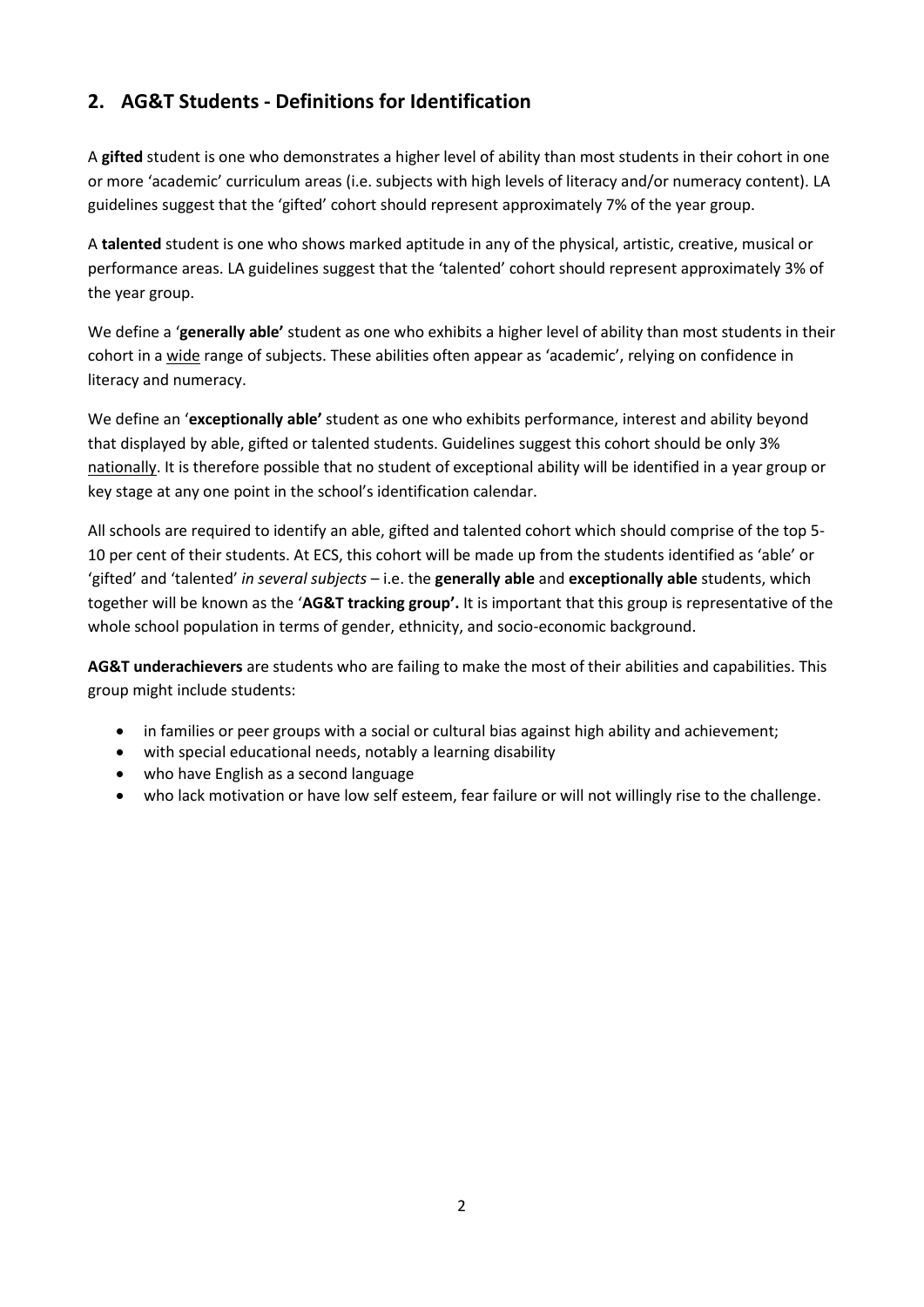### **3. Identification Process**

The process of identifying AG&T students will:

- be systematic and on-going; making use of both 'hard' data (e.g. SATs, CATs, exam results) and 'soft' data (e.g. teacher nomination, primary school records and nominations).
	- o students with mean CATS scores of 119+ OR non verbal CATS scores of 125+ will be designated as 'generally able' students
	- $\circ$  students with mean CATS scores of 125+ OR 127+ in two batteries will be designated as 'exceptionally able' students
	- $\circ$  students with KS2 SATS results of 5b+ in English AND Maths will be designated as 'generally able' students. For the new Scaled Scores, these criteria become 110+ in Reading & Grammar (averaged) AND Maths
	- o students who have been identified as gifted and/or talented in 5 or more subjects will be designated as 'generally able' students
- **produce a curriculum-wide 'AG&T Tracking Group' of 'generally able' and 'exceptionally able' students, consisting of approximately 10% of each year group.**
- produce AG&T lists and information available for teachers to access on SIMS
- involve each faculty/subject in nominating approximately 10% of each year group. However this figure will be responsive to changing cohorts.
- require the HoF (or nominated subject AG&T coordinator) to be responsible for ensuring that the appropriate number of students is nominated and that all teachers participate in the nomination process and are aware of the outcome of that process.
- result in students nominated as AG&T in a particular subject being considered for activities within the department e.g. workshops visits or additional classes
- take account of students who under perform in test situations but whose performance in lessons suggests inclusion to be appropriate. Students who have performed well in tests will not be removed from the tracking group even if classroom performance does not match the levels of ability suggested by test data. Both these groups will be regarded as potential 'AG&T underachievers' and tracked accordingly.
- ensure students nominated by a faculty/subject, but not in the AG&T tracking group, will always be considered for extension and enrichment activities in that subject.
- consider students who are particularly socially or emotionally gifted, or those with particular leadership qualities. nominated by form tutors and PL.
- Ensure that nominations are representative of the whole school population in terms of gender, ethnicity, and socio-economic background.
- consider parental contributions; parents will be asked to profile their children's strengths and to alert us to any out of school activities or interest which might qualify the child as AG&T.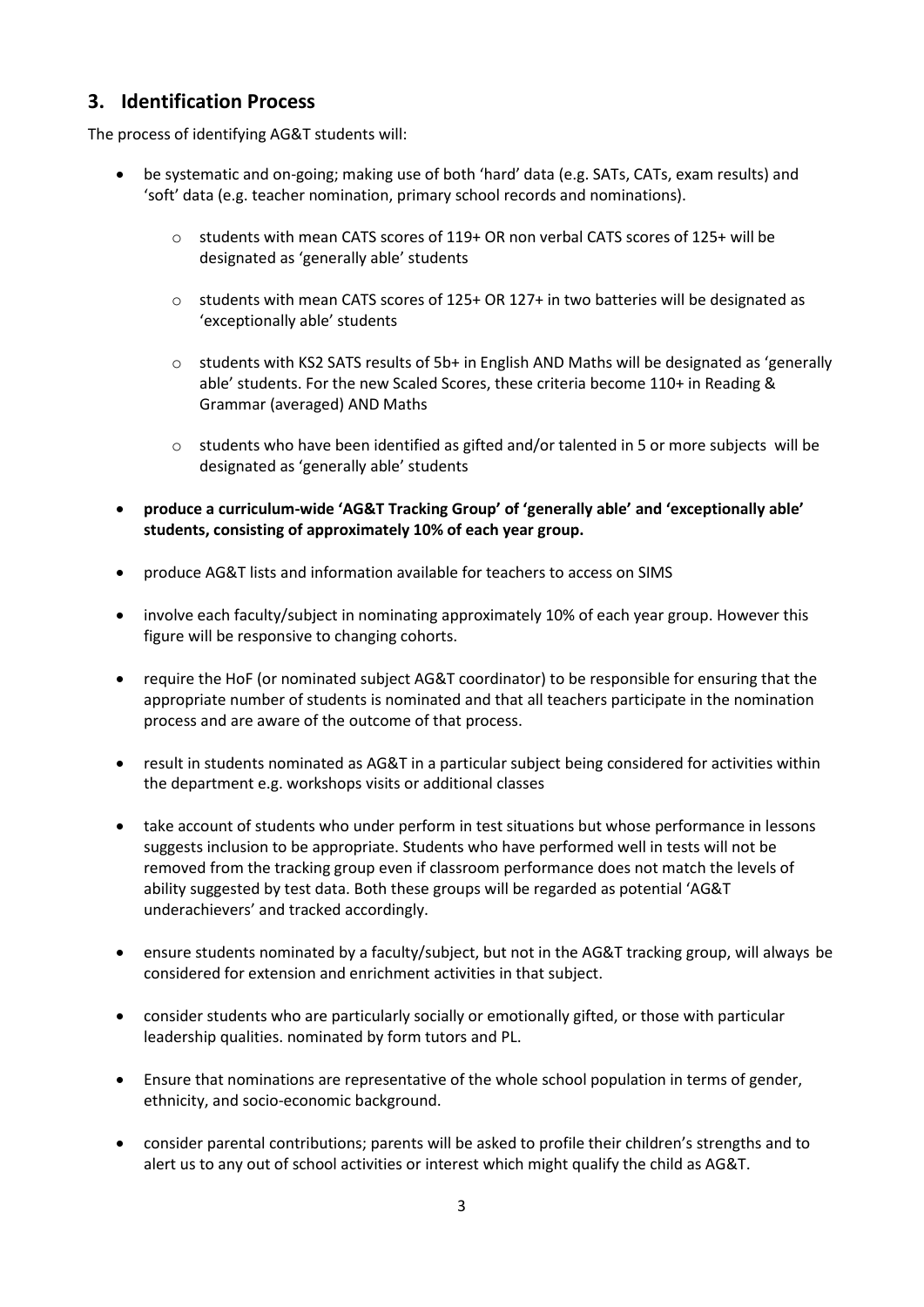### **4. Provision - overview**

Provision will be delivered in three 'waves'. Heads of Faculty will coordinate the production of Provision Statements detailing the provision in Waves 1 and 2 in each subject within their faculty.



### **Wave 1**

### **Within the curriculum:**

Setting and streaming in the curriculum model Differentiated curriculum through programmes of study Good inclusive classroom practice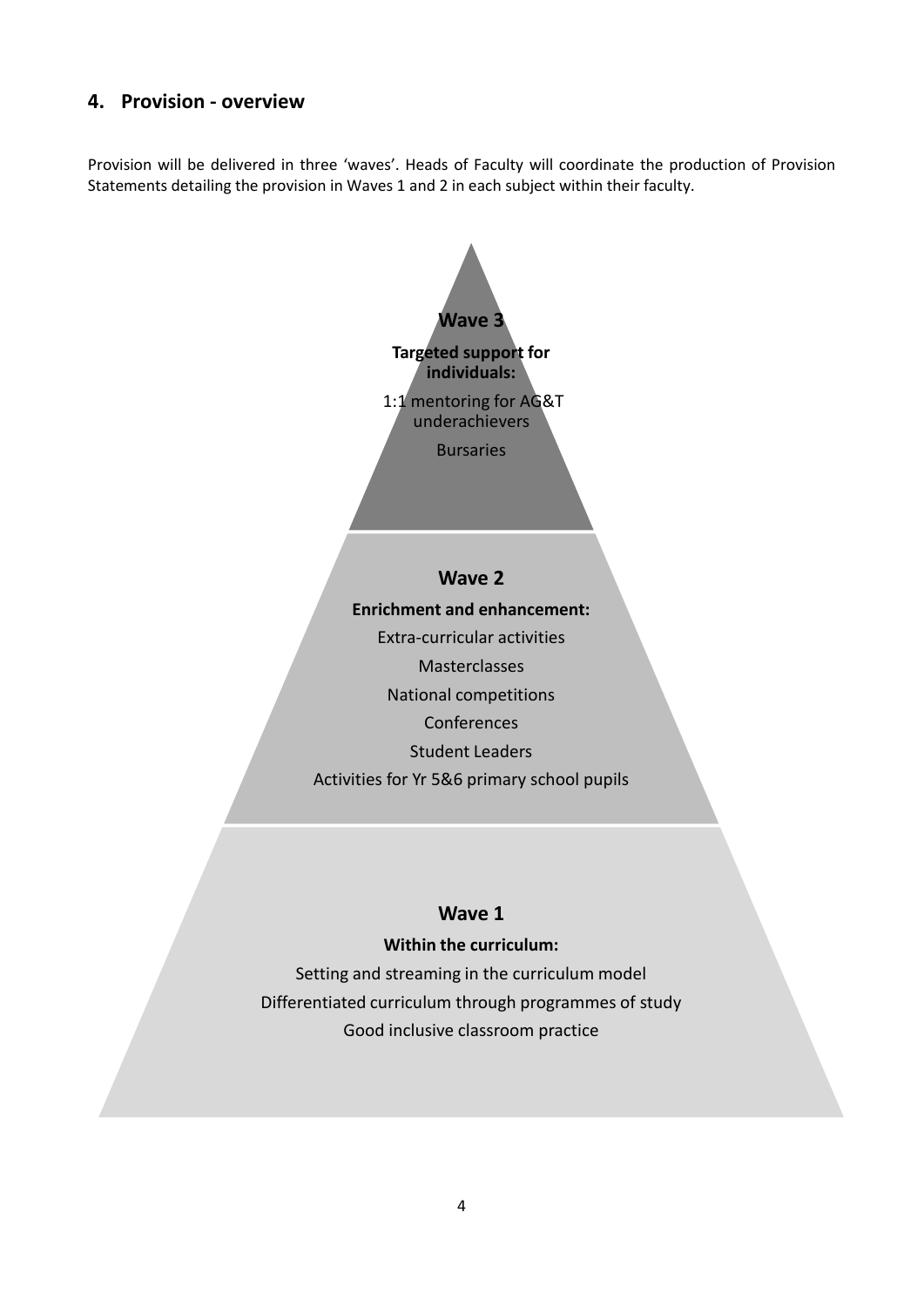# **5. Provision - within the curriculum (Wave 1)**

The school and its teachers will provide a challenging and enriched curriculum to enable the gifts and talents of students to emerge, be recognised and developed. We will have high expectations of students. Students will, in turn, support teachers by being active participants in lessons. Students must take responsibility for their own learning and take the initiative, where possible.

The emphasis will be on increasing the 'depth and breadth' of the curriculum for AG&T students rather than providing an accelerated curriculum.

#### **The curriculum model:**

Setting and streaming is used to target provision appropriately. Sets and streams are regularly reviewed and students are able to move between sets / streams at particular times of the year, depending upon performance.

- **At Key Stage 3:** (Years 7 & 8): will be streamed, with students identified as the most able (identified using CATS and KS2 SATS results and additional data from primary schools) being taught all subjects in a single class on each campus in each year (7BA, 7CA, 8BA, 8CA). English, Maths and Science will be broadly set according to ability into 3 groups (once KS2 and CATS data are available in September) in each of the four timetabled bands (u,v, x and y).
- **At Key Stage 4:** English, Maths and Science will be set according to ability into 6 groups (using KS2 and KS3 data) on each campus. AG&T students will receive IAG promoting appropriate option choices on an individual basis, emphasising EBacc combinations of subjects. Where two groups of a subject are taught in the same option block, these will be broadly set into upper and lower groups.
- **At Key Stage 5:** The Level 3 option blocks are arranged to ensure a wide range of subject combinations. AG&T students will receive IAG promoting appropriate option choices on an individual basis, promoting four A Level courses where appropriate. AG&T students may be advised to continue with 4 courses into Year 13. Where two groups of a subject are taught in the same option block, these may be broadly set into upper and lower groups.

#### **Schemes of Learning / Programmes of Study will be required to meet the following criteria:**

- be written for specific teaching groups / sets
- provide a framework on which to build sequences of lessons tailored to specific classes of students
- provide a challenging programme for students of all abilities
- contain challenge objectives and activities for each lesson
- follow National Curriculum and exam specification guidance and requirements
- have clearly defined learning outcomes / key objectives for each unit of work
- provide suggestions for differentiation and references / links to appropriate extension activities and resources.
- encourage a variety of teaching styles and a range of activities
- include periods of review and reflection which establish the need for support or extension.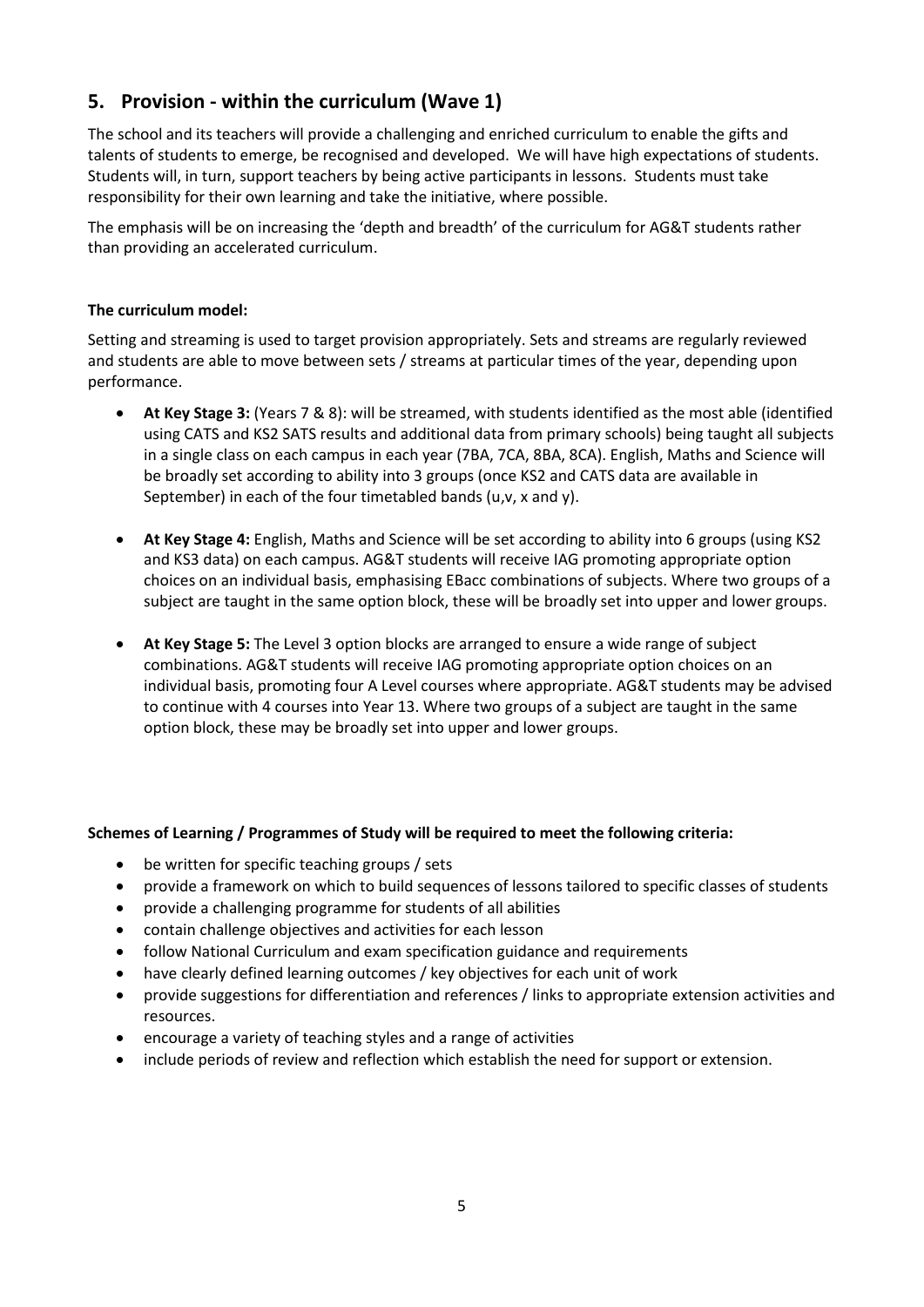**Classroom teachers will:**

- **plan to ensure that able, gifted and talented students have access to the highest levels and are supported to reach at least their Target Grades; have regular discussions on how to improve further so as to achieve Challenge Grades**
- **plan using prior attainment data** (SATs, teacher assessments, etc.) and information about individual students; establish, as far as possible, the prior knowledge, understanding and skills students have
- **provide extension at higher levels** which challenges higher level thinking /critical thinking and is not repetitive. Learning outcomes must provide further challenge, reflecting the breadth and depth of the subject, rather than just occupying students until others catch up
- **value a wide range of learners' interests and learning styles**. Targeted and open-ended questioning is used and challenge is a key factor in planning and delivery. Planning shows evidence of an awareness of good practice approaches in such areas as multiple intelligences
- **promote independence and autonomy**, support learners in using their initiative; direct students towards appropriate high level resources, by providing, for example, reading lists or websites
- **ensure students are able to make links** between one context and another without prompting.
- **use a variety of resources**, tasks and methods of assessment, including the appropriate use of ICT
- **engage learners in reflecting on the process of how they learn** and factors in making progress
- **provide effective formative and summative personalised feedback** for all learners to support the identification and motivation of AG&T students; AfL target-based marking used effectively, with clear directions for improvement
- **instil a culture of questioning and digging deeper** e.g. 'compare/contrast/predict/make judgement on' (not just: 'how?' 'what?' 'when?' 'why?' of Bloom's taxonomy)
- **provide opportunities for learners to take the lead**, learn independently; work on projects; make their own choices.
- **provide opportunities for learners to develop oracy**; presentation skills, public speaking and debating skiils
- **encourage enquiry**; students are encouraged to ask, as well as answer, questions.
- **Ensure self and peer assessment are integral to learning situations**; students are encouraged to evaluate their work and suggest areas for improvement; develop skills in students for them to judge best/excellent work in a subject
- **use groupings within the class:** varied and flexible grouping within lessons should be used to allow AG&T students to sometimes work together and at other times take particular roles within a mixed ability group.
- **set regular, differentiated homework**; challenge and motivation are important elements in the selection of homework tasks.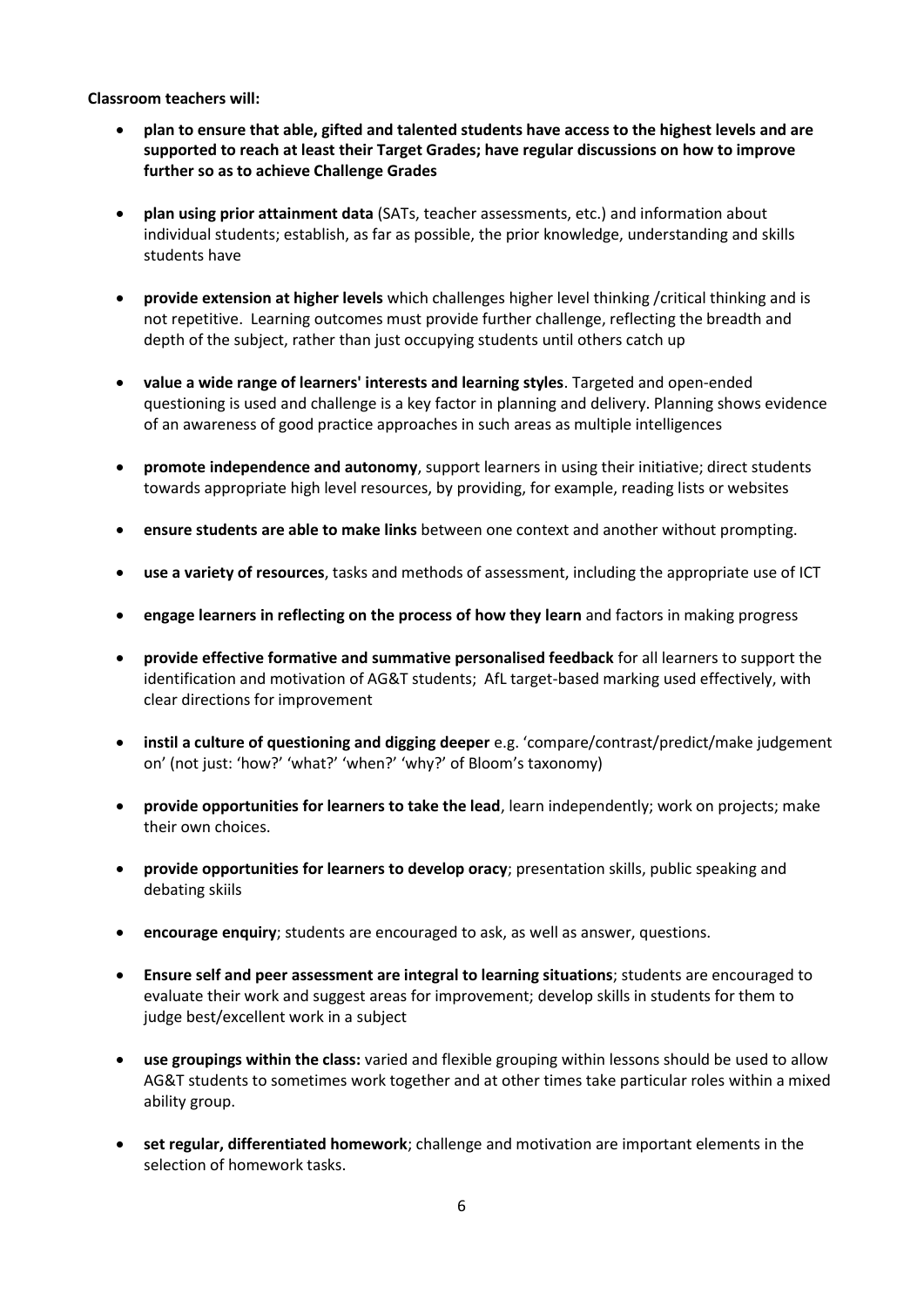# **6. Provision – enrichment and enhancement (Wave 2)**

The school provides many extra-curricular clubs and activities, allowing for both enrichment and extension. Sports teams, music and drama clubs and many opportunities for performance are organised. Languages, art, maths and history clubs, reading groups and volunteering opportunities are also available. In addition, there are competitions (in school, local and national), masterclasses, visiting speakers, conferences and student leader opportunities. Enrichment activities provide opportunities for students to work with those of different ages, but similar interests and abilities. Heads of Faculty will coordinate the production of Provision Statements detailing the provision in Waves 1 and 2 in each subject within their faculty. The school will keep and publish a detailed log of all enrichment activities.

### **Supplementary Provision**

Supplementary provision will be arranged, where possible, for able, gifted and talented students to interact with their peers in specific curriculum fields at higher levels than can normally be provided. Much of this will be organised by Faculties – see the subject-specific provision in section 11. Provision includes:

- Extra classes, targeted revision classes and workshops and language conversation opportunities within school, using bought-in expertise
- Involvement in competitions and events, e.g. music / drama performances, magistrates' competition, Enfield Mayor's Awards, Enfield Science & Technology Challenge and the UK Maths Challenge
- Arranging and paying for attendance at workshops and courses out of school, for example those organised by universities such as summer schools and masterclasses
- After-school clubs to enable the most able students to meet each other and engage in activities designed to stretch their skills and understanding, for example STEM Club, Strategy Games Club, Art, Photography and Textiles clubs.

Additionally, for Year 9 and 10 students the school enter approximately 20 students into the Brilliant Club programme. The Brilliant Club is an award-winning charity that exists to increase the number of pupils from under-represented backgrounds progressing to highly-selective universities by mobilising the PhD community to share its academic expertise with state schools. [www.thebrilliantclub.org/](http://www.thebrilliantclub.org/)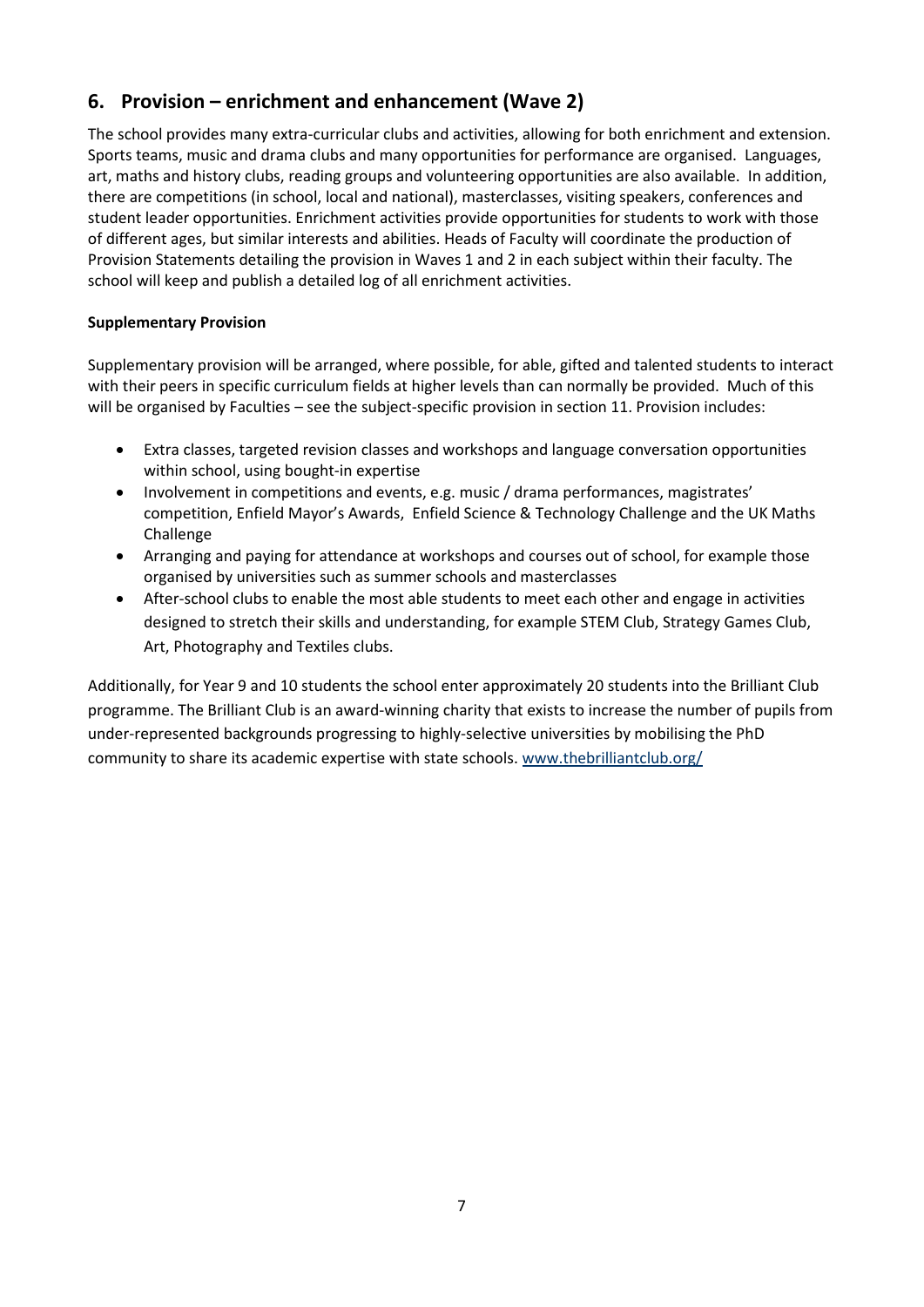# **7. Provision - support for individual students (Wave 3)**

### **Mentoring for AG&T underachievers**

AG&T underachievers can be split into two categories:

- students who underperform in test situations but whose performance in lessons suggests that they are 'able', 'gifted' or 'talented'
- students who have performed well in tests but whose classroom performance does not match the levels of ability suggested by the test data.

The following behaviours are indicators to be used when identifying AG&T underachievers:

- Bored and restless with flashes of brilliance or interest
- High quality oral work but poor written work and vice versa
- Poor test results but asks searching questions
- Dislike of routine work often unfinished
- Creative interests or hobbies outside school but not reflected inside school
- Disruptive behaviour in some lessons but not in others where work is challenging
- Low self esteem or highly self critical
- Hostile to authority and able to articulate this
- High Non Verbal CAT score but lower average CAT score

All students identified as being AG&T underachievers will be allocated a mentor, with parental consent, and be encouraged to start keeping a Learning Journal to record their progress, learning, experiences and reflections. The mentor will usually be a teacher with a position of responsibility in the school. However, the mentoring team needs to consist of staff with a wide range of experience, skills and subject knowledge. Therefore, all staff interested in becoming an AG&T mentor will be considered, along with external mentors from local businesses and other educational institutions.

The mentoring programme will consist of additional mentoring sessions (during each mentoring week) at which issue such as the following could be discussed:

- Progress and achievement
- Behaviour, effort and motivation
- Target setting
- Wider reading / cultural activities
- Involvement in extra-curricular activities
- Involvement in leadership and student voice activities
- Future pathways: higher education; careers

**Bursaries:** Students in the AG&T tracking group, or who are exceptionally gifted or talented will be able to apply for a bursary to financially support their learning needs. Our aim is to offer financial assistance to the parents/carers of students on the Able, Gifted and Talented Register who would not otherwise be able to afford some of the opportunities available. Further information for parents and the application form are available via the school website. Each application will be considered on its own merits.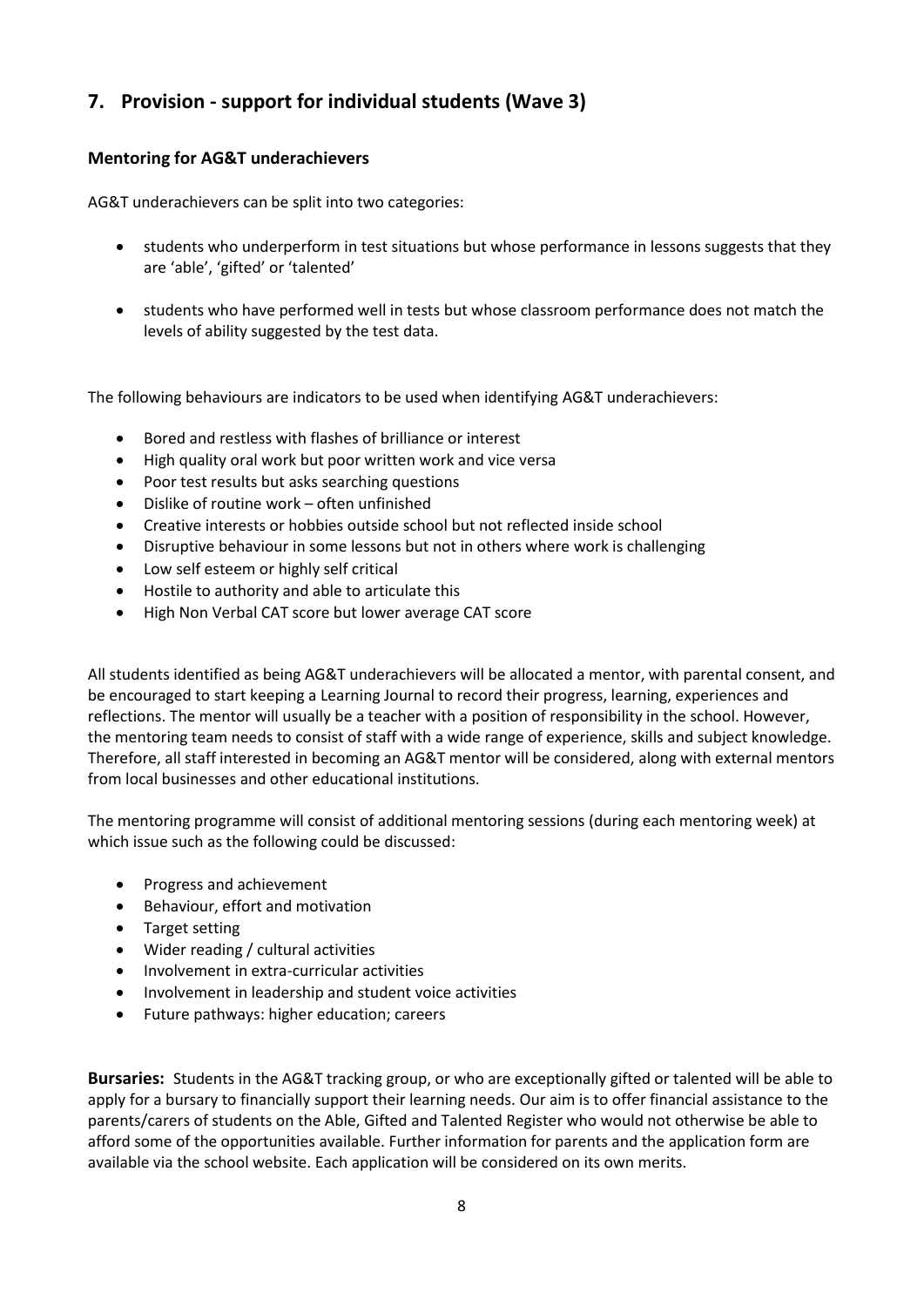# **8. Staffing Structure**



#### **Roles and Responsibiliites**

### *Assitant Headteacher responsible for Whole School Able Gifted and Talented Strategy*

The postholder will be a member of the Leadership Team and be responsible for leading, developing and coordinating AG&T policy and the monitoring, evaluation and review of the school's provision. The postholder will work closely with Heads of Faculty and will line-manage the school's AG&T Coordinator. The postholder will be line-managed by a Deputy Headteacher.

#### *AG&T Coordinator*

Is responsible for:

- Supporting the AHT in maintaining and updating the AG&T lists through discussions with HoFs
- keeping a log of all AG&T extra-curricular activities
- distributing literature relating to LA AG&T provision to faculties
- Promotes AG&T activities in the staff bulletin, newsletter and website
- coordinating the Brilliant Club programme

#### *Faculty AG&T coordinators*

Each faculty will have a member of staff responsible for:

- maintaining the lists of students who are considered to have gifts or talents
- ensuring schemes of work / programmes of study provide appropriate challenge
- ensuring appropriate resources are available for AG&T students
- coordinating the faculty's / subject's AG&T enrichment provision

#### *AG&T mentors*

See mentoring in section 7.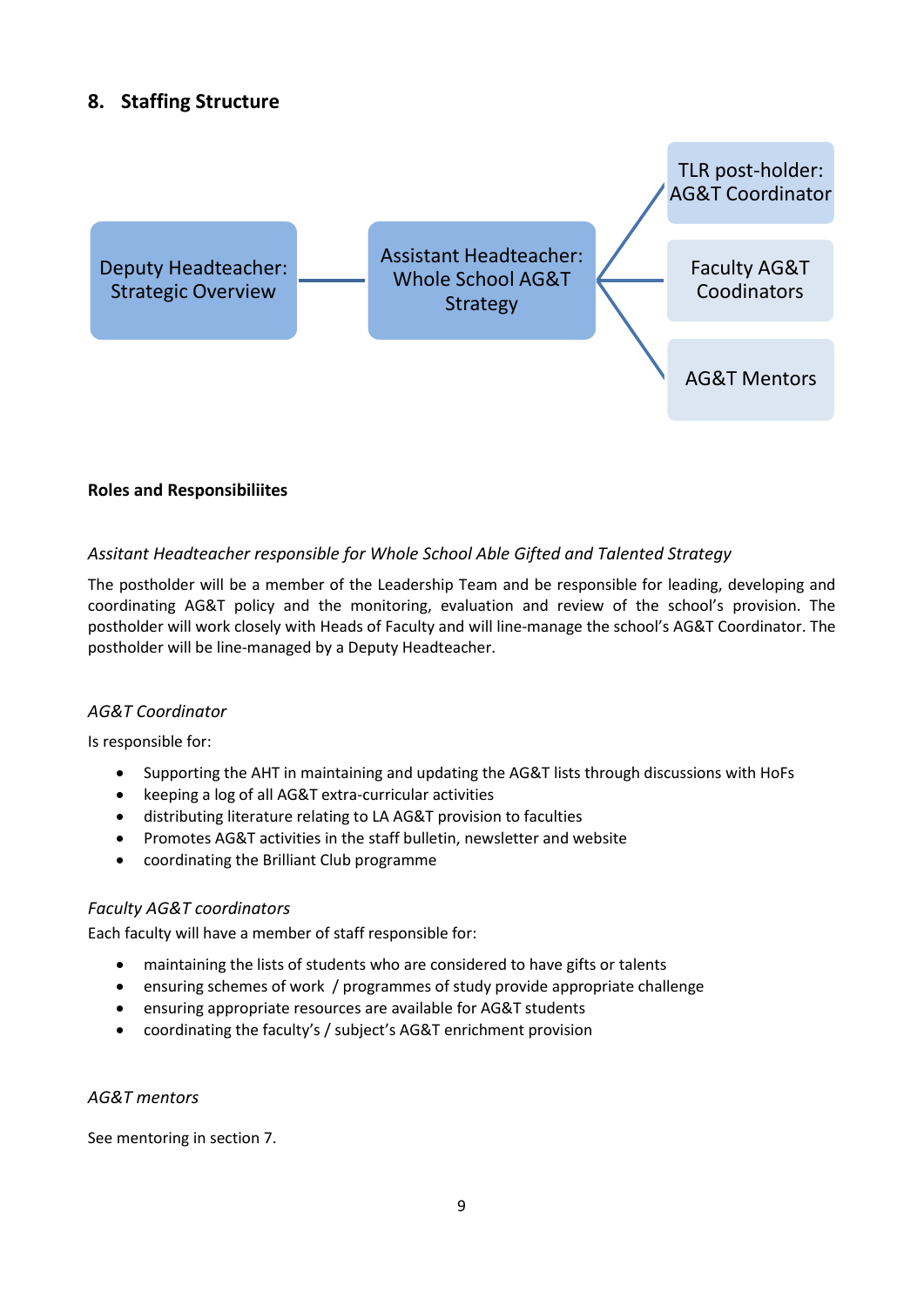### **9. Monitoring and Evaluation**

The progress of AG&T students will be tracked to ensure expected (or better) progress is being made, i.e. that students are predicted to achieve their Target Grades or Challenge Grades in all subjects.

Underachievement will be identified in the following ways:

- Subject teachers will keep records of student progress and will target appropriate interventions should attainment levels fall in any one subject
- Heads of Faculty will monitor progress through the use of assessment data after each Data Window and through work scrutiny, lesson observations and student focus interviews. They will support subject teachers in their efforts to differentiate to meet the needs of more able students
- Tutors will monitor attainment through mentoring interviews following each Data Window
- PL will track student progress and will intervene if students fail to meet expected standards. This will be evident in assessment data from Data Windows and behaviour records. They will liaise with Heads of Faculty to address issues of subject specific underachievement.
- The AG&T Strategic Leader (a member of the Leadership Team) will monitor progress through the use of assessment data after each Data Window. They will support Heads of Faculty and Heads of House in their efforts to promote the progress and needs of AG&T students. See section 11.

| <b>Date</b> | Monitoring and evaluation task                                                                                                         | By whom               |
|-------------|----------------------------------------------------------------------------------------------------------------------------------------|-----------------------|
| Sept        | Achievement of AG&T students in summer exams analysed. Feeds into<br>school exam report, Faculty exam reports and Faculty Report Cards | LT, HoFs              |
| Oct         | Gifted and Talented lists updated. Year 7 parents informed.                                                                            | HoFs, AG&T Coord      |
| Nov         | Progress of AG&T students monitored following Data Window 1                                                                            | HoFs, tutors, LT & PL |
| Jan         | Progress of AG&T students monitored following Data Window 2                                                                            | HoFs, tutors, LT & PL |
| Mar         | Progress of AG&T students monitored following Data Window 3                                                                            | HoFs, tutors, LT & PL |
| July        | Progress of AG&T students monitored following Data Window 4                                                                            | HoFs, tutors, LT & PL |
| July        | AG&T Policy reviewed and revised                                                                                                       | AHT/DHT & LT          |
|             | AG&T provision and resources reviewed and updated                                                                                      | HoFs & AG&T Coord     |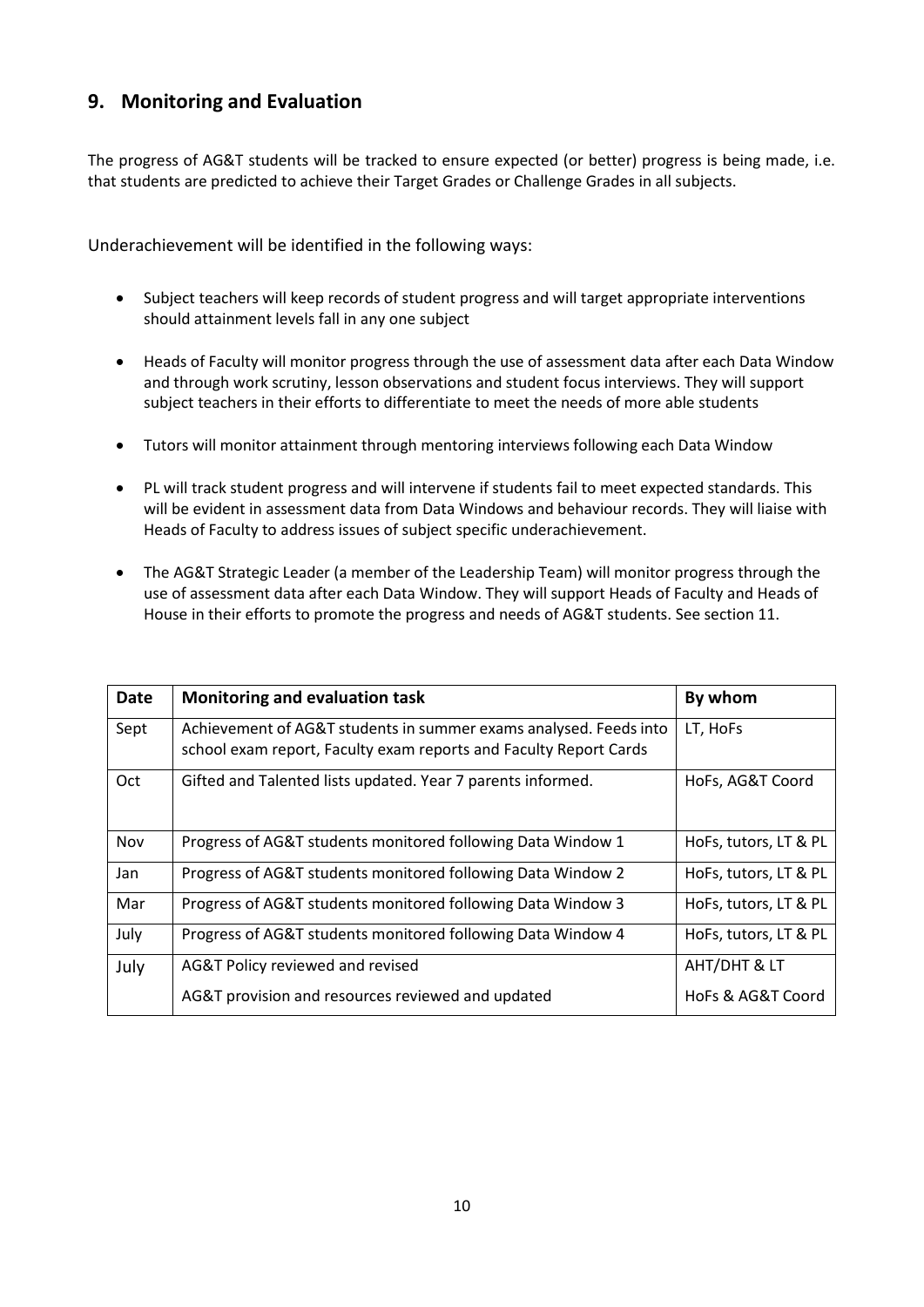# **10. Parents and Communication**

The AG&T programme will be a three-way partnership at all times. Parents will be informed that CATS data, SATS data and staff recommendations have placed their children within the AG&T cohort ('tracking group') and given details of the school's approach towards Gifted and Talented students and the enrichment programme.

Parents of Year 7 students who have been in allocated to the AG&T tracking group will be informed in writing by January at the latest.

Year 7 students who have been in allocated to the AG&T tracking group, and their parents, will be invited to a AG&T information event. This is an opportunity for:

- explain what it means to be in the AG&T tracking group
- outline key points of this AG&T policy
- promote the school's provision, both in lessons and extra-curricular / enrichment
- discuss expectations and targets for AG&T students
- explain how parents can support their child's progress
- parents and students to ask questions about the school's approach

Occasionally, it is possible that parents will not wish their child to be part of the programme and will inform the school of their decision.

The school will publish the following on the school website:

- This policy document
- Faculty provision statements for each subject
- News regarding recent and upcoming events

### **11. Other documentation**

See below for:

- the ECS AG&T Faculty Provision Statement template
- AG&T data analysis template for class teachers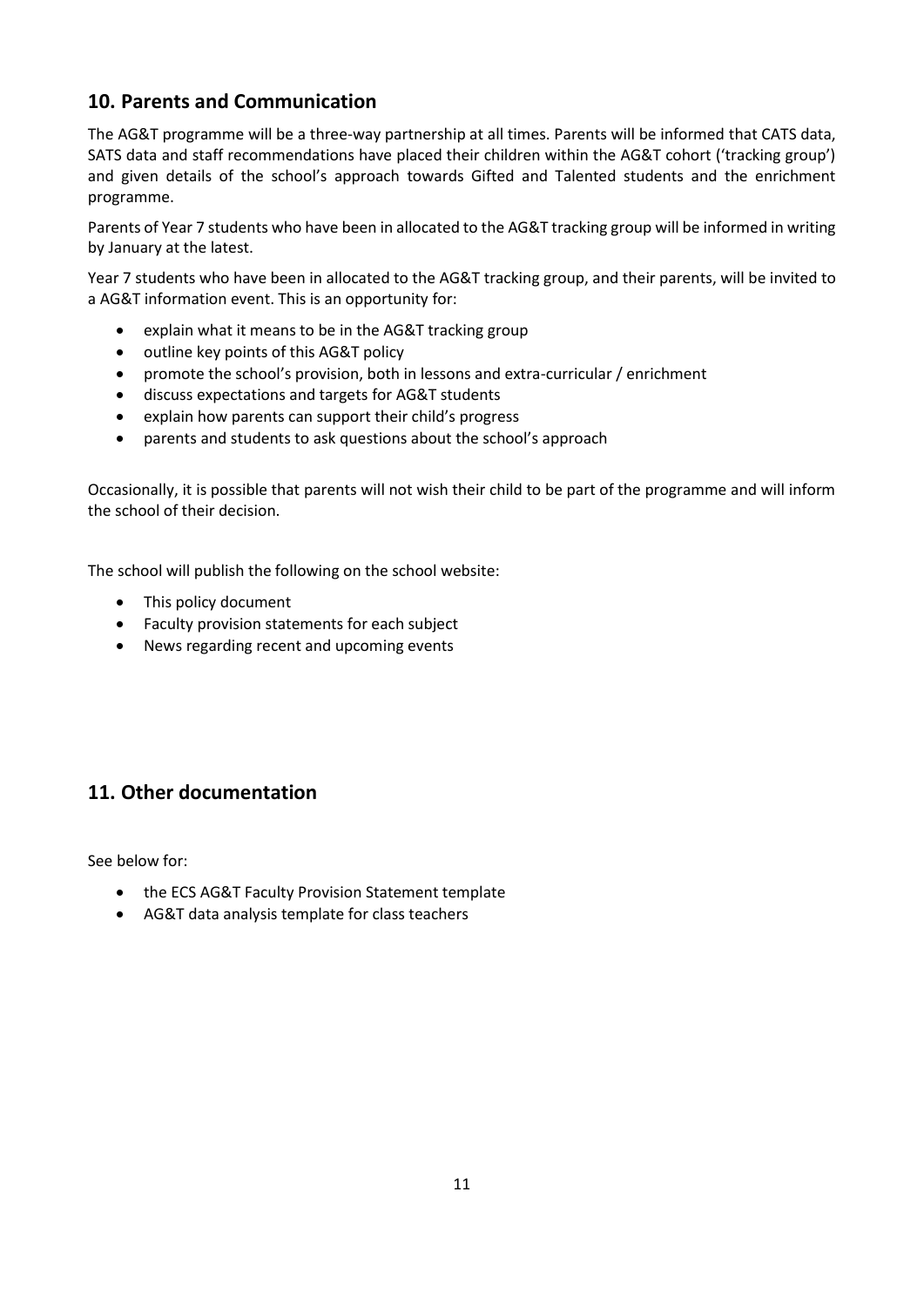| <b>ECS AG&amp;T Faculty Provision Statement 2017-18</b>                                                                                                                                        |                                                                                                                             |                                                                                                                                                                                             |  |  |  |
|------------------------------------------------------------------------------------------------------------------------------------------------------------------------------------------------|-----------------------------------------------------------------------------------------------------------------------------|---------------------------------------------------------------------------------------------------------------------------------------------------------------------------------------------|--|--|--|
| Subject:                                                                                                                                                                                       | Faculty:                                                                                                                    | Teacher i/c AG&T:                                                                                                                                                                           |  |  |  |
| Philosophy and Definition of a 'gifted' / 'talented' student:                                                                                                                                  |                                                                                                                             |                                                                                                                                                                                             |  |  |  |
| <b>Teaching and learning strategies:</b><br>Setting arrangements<br>$\bullet$<br>Schemes of work<br>$\bullet$<br>Differentiation<br>$\bullet$<br>Teaching approaches / activities<br>$\bullet$ | <b>AG&amp;T Resources audit:</b><br>• Textbooks<br>ICT resources<br>$\bullet$<br>Websites<br>$\bullet$<br>• Other materials | <b>ECS extra-curricular activities:</b><br>After-school / lunchtime clubs<br>$\bullet$<br>Competitions<br>$\bullet$<br><b>Educational visits</b><br>$\bullet$<br>Masterclasses<br>$\bullet$ |  |  |  |
|                                                                                                                                                                                                |                                                                                                                             |                                                                                                                                                                                             |  |  |  |